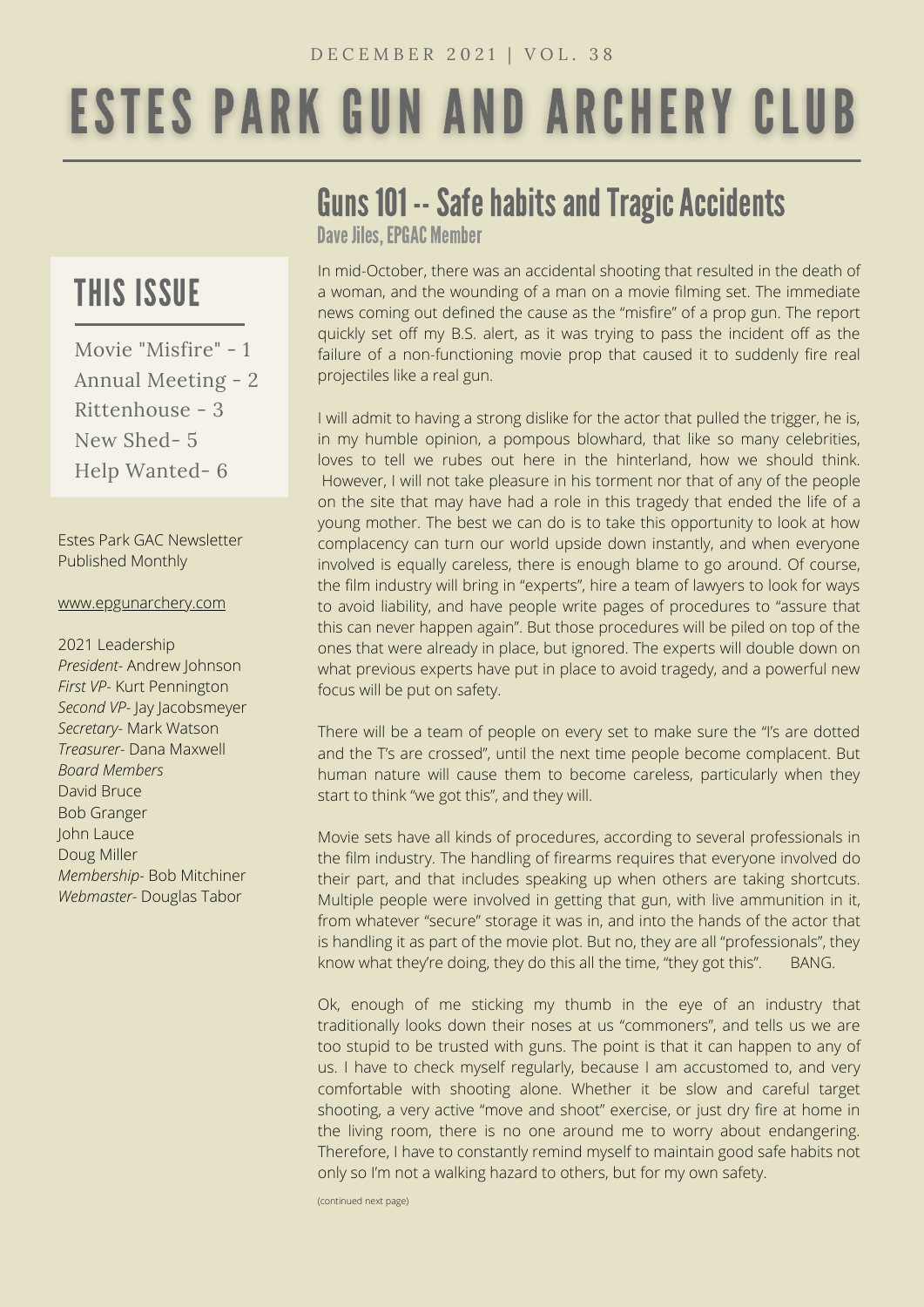

**Speed vs. Accuracy** (16:21) **The Gun Guys**

Conversation about bullets and shot placement from 2 guys who know what they're talking about

(Click WATCH IT to open the video)

Guns 101 - continued from page 1

One of the things I always tell new club members is that it is easy to get used to being at the range by yourself, but take care to make the rules and procedures a habit while you are alone, or with other shooters.

I got my first BB gun when I was just big enough that it didn't drag on the ground when I carried it, my very own 22 rifle when I turned 12, and full access to my dad's gun cabinet a couple years later. I managed to get through hunting with my stupid teenage buddies for a number of years without incident, and 12 months in Viet Nam where we were all armed whether we were boarding an aircraft or riding in a Saigon Taxi. The only "close calls" I experienced happened after that time period, when I was a "grown up" and should have known better. While I was saved the trauma of a serious outcome, I could see my dad looking down from the heavens with that look that said "boy, one of these days". So, let's all heed this warning that no matter how familiar you are with guns, how many professional shooting classes you have attended, how many competitions you have competed in, or how much real armed combat you have experienced, we can all fall into the complacency trap. No matter how smart you are, it takes only a split second to do something stupid.

The late Col Jeff Cooper put it very clearly, keep it simple, and follow his "Four basic rules of gun safety.

#### **All guns are always loaded**

**Never allow the muzzle to cover anything you are not willing to destroy**

**Keep your finger off the trigger until your sights are on the target**

#### **Be sure of your target and what is beyond it**

Stay armed and stay safe. --Dave



# **Larimer County Sheriff Smith to speak**

Sheriff Justin Smith will be the guest speaker at the 2022 EPGAC Annual Meeting, planned for January 27th. Smith will be leaving his post as the top county law enforcement official due to term limits after as the elected Sheriff. A dedicated public servant, he consistently advocates for citizens rights, and has been an EPGAC friend for many years even before his election. Come hear his view on the state of affairs in our community and world.

Doors of the American Legion Post 119 (850 N St Vrain) will open at 630pm, meeting starts at 7pm. The Legion will provide complimentary non-alcoholic refreshments, as well as normal service (cash bar).

Door prizes, member recognition, club business and officer elections in addition to an opportunity to meet fellow club members. Dont miss it!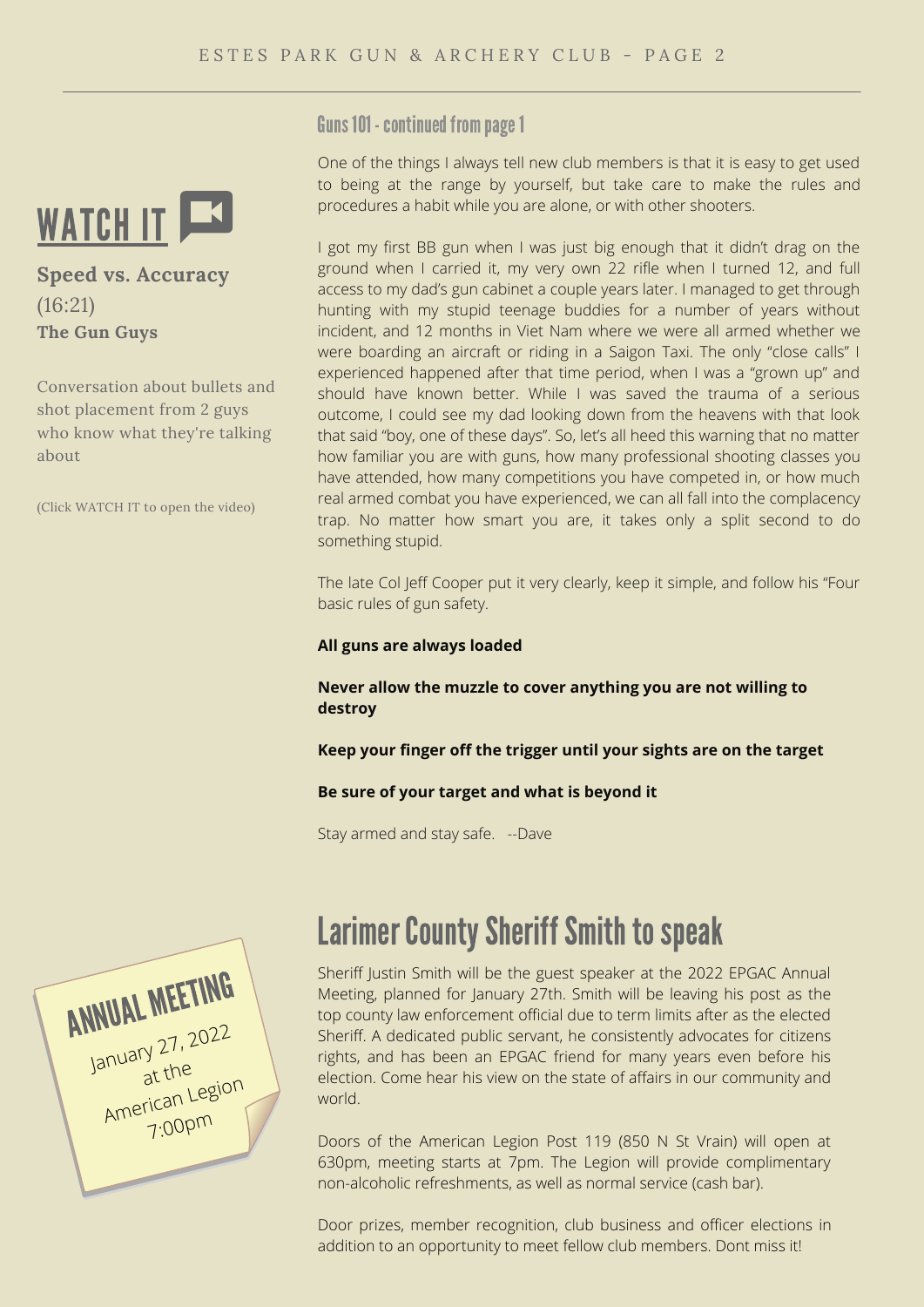### **Bullet Points**

**Rittenhouse Impact**

Last week, we heard the verdict from the Kyle Rittenhouse case in Kenosha Wisconsin. Not guilty on all five counts. I expect for many of us that is good news, because we can imagine ourselves in a similar situation. But even among gun owners and shooting enthusiast there are people that think that he was just a boy and should not have been there under those circumstances. I would remind you that many members of this club were barely older than that when our government dropped us into the bowels of Korea, Viet Nam, Granada, Iran, Afghanistan, and countless lesser known hell holes around the globe? So let's dismiss the "little boy" argument, and maybe question the judgment and motivation of all the people that were there from out of town to burn, loot, assault, and generally spread hate and discontent.

I agree that it may not have been the best decision for Kyle to be there. Of course none of us ever did anything stupid when we were 17, but I can't help but ask, "What was the reason behind it"?

Kenosha Wisconsin is a small city of about 100,000 people situated on the shore of Lake Michigan. It is not Seattle, Portland, LA, or Chicago. People still seem to care about their community and their neighbors. So the weak kneed "City Leaders" allowed the mob to let off steam by destroying the lives of people who had nothing to do with what they were angry about. Truth be known many were just reacting to the siren call of the "social justice warriors" and if pressed could not tell you the correct details of the situation they were there to protest.

The police are funded by the citizens with the understanding that they will maintain peace and safety. But they were ordered by city leaders, to "stand down", to not keep order, to not protect the citizens and their property, and to not enforce the law. Create a void, and something will fill it, it's as simple as that. The city leaders didn't just fail; they intentionally violated their oath and their duty to the people of the city. They themselves should be in jail right along side of the people that assumed their right to protest gave them carte blanche to commit arson, vandalism, theft, and assault. But no, they're all free.

Even as I write this, there are reports of loads of brick being dropped off in downtown Kenosha. Who ordered and paid for them, and who authorized them to put them on public property? Why were City crews not immediately dispatched to remove them? Once again, create a void, and see what fills it. Here's a simple concept I learned from my limited military instruction, if you find a hidden stash of your enemies ammunition, take it, or destroy it, don't leave it there for the convenience of your opponent. I'm guessing that they are not planning to use those bricks to repair the damage they did last time.

And for our bumbling "news media", here's a tip. Don't stand on camera in front of a burning police car, and tell us it's "mostly peaceful", you look like an idiot. It's reminiscent of the beginning of the Iraq war when "Bagdad Bob", Saddam Hussein's "information minister", reported on camera that they have repelled the infidels, while American tanks passed behind him, "nothing to see here".

(continued next page)



A cowboy told his grandson the secret to a long life. He said, "You gotta sprinkle a little gunpowder on your oatmeal, see. If you do, you'll live to a nice ripe old age." So the cowboy did this religiously every day, and sure enough, lived to the nice ripe old age of 96. When he died he left behind 4 children, 8 grandchildren, 15 great-grandchildren ...and a 16 foot hole in the wall of the crematorium.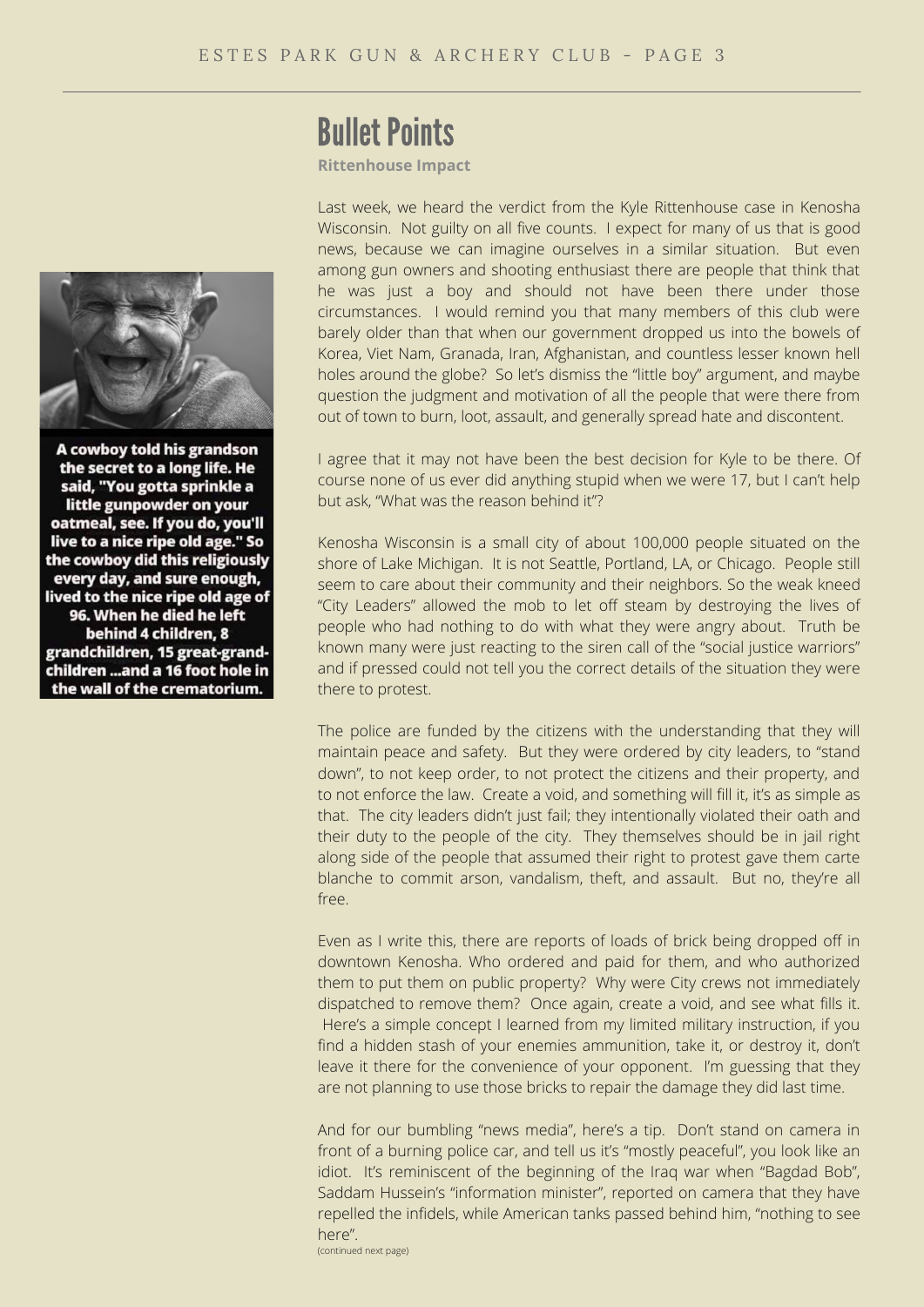**Bullet Points - Continued from page 3** 

As they are known to do, the news media quickly set the narrative, and they all followed the script. "White Supremacist crosses State line with illegal gun to shoot peaceful protesters". A lot of people accepted that narrative as they always do, and were sure that it was accurate because it was on CNN, ABC, MSNBC, and most of the late night "comedy", read here, "gossip" shows.

A jury has seen the evidence of the case and made their decision. Video footage from multiple sources clearly shows exactly what happened, yet the "news media" has an agenda and cannot allow facts and reality to get in the way. But Wisconsin gets awful cold this time of year, so we will soon see how much real commitment the protesters have.

From the Massad Ayoob book, "*Deadly Force, Understanding your right to self defense*", there are three conditions which must all be present at the time, to justify use of lethal force, they are as follows;

Ability: Does the person have the ability to kill or cripple you?

Opportunity: Are the current circumstances such that the person could use that ability to kill or cripple you?

Jeopardy: Do the person's actions or words provide you with a reasonably perceived belief that he intends to kill or cripple you?

Kyle Rittenhouse would have likely been stomped to death or sustained life changing permanent injury, had he not used his "legally possessed weapon". That in turn would have put that weapon in the hands of convicted felons, what could possibly go wrong with that?

To say that Rittenhouse should not have been there is akin to saying a rape victim should not have gone to "that bar wearing that dress". It may be an astute observation after the fact, but does not shift the blame from the rapist to the victim.

If you have local leaders that order your law enforcement to "stand down" in the face of mayhem, be sure to lay the responsibility for all of the theft, arson, and assault squarely in their lap.

This entire incident could have been avoided had the authorities not failed to do what the citizens pay them to do, maintain order. There is a noticeable gap between "peaceful protest" and total lawlessness and a pre delivered supply of bricks is what you might call "a clue". I will bet that if those mobs were coming after the mayor and city council, they would be demanding action by the police to put a stop to them. There was a perfect example of this last year in Seattle when the City Council members that had championed the "defund the police" movement found themselves being threatened by the mobs, and they began demanding armed personal protection for themselves, at taxpayer expense, while they let their citizens suffer the wrath of lawlessness.

..take a closer look at the new shed on the next page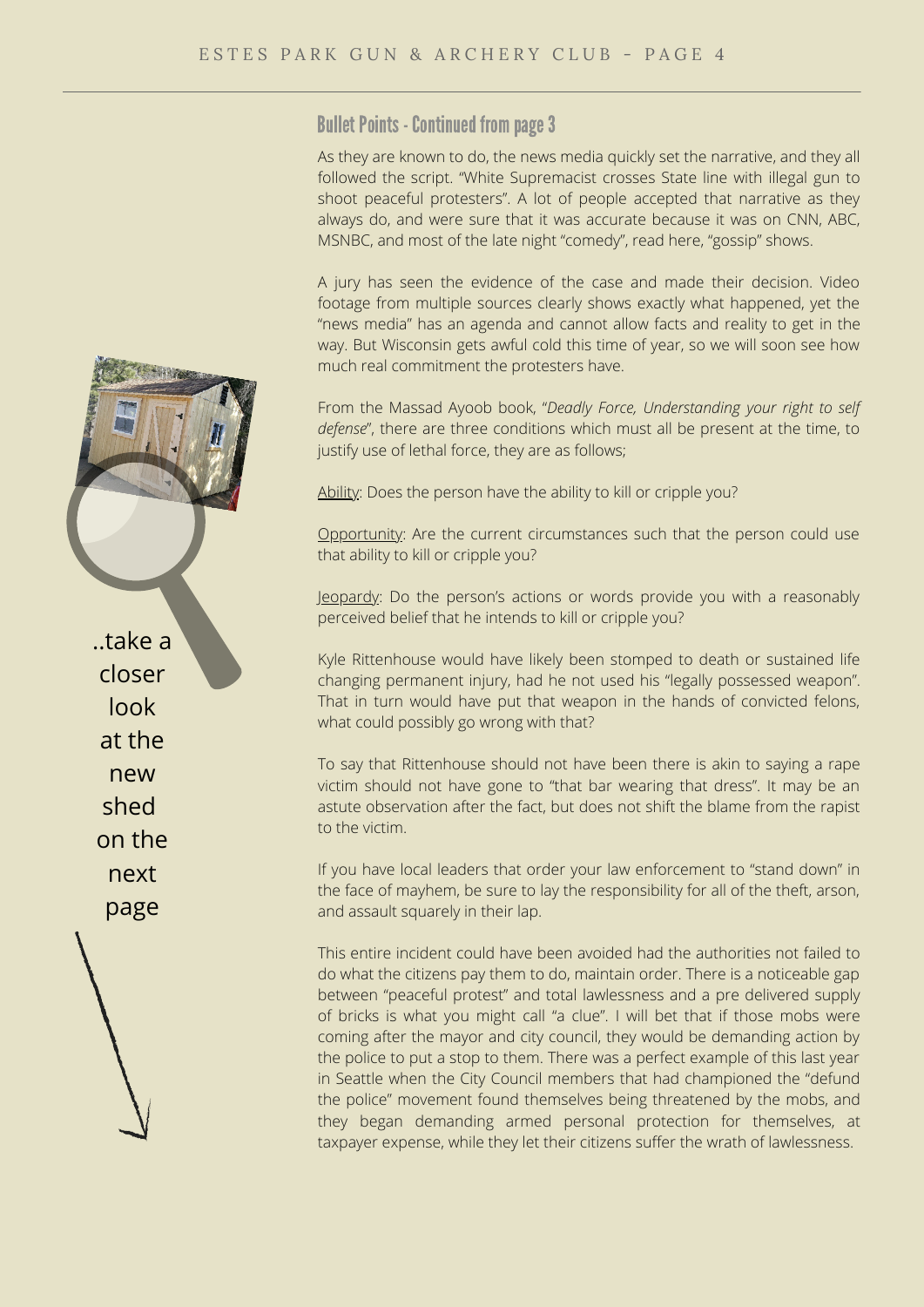# First Peek at the new Sign-In Shed



By the time you read this, the new shed should be nearly complete, with the exception of paint and a few other exterior details that may have to wait for favorable weather. Its primary purpose will be for use on "Public Days" to keep the sign in log books out of the weather and to store and display the supplies and available targets, ear plugs, and safety glasses that we offer. Over time I hope that we will find it good for several other uses as well.

I want to take this opportunity to thank everyone that has helped out with this project as well as the Club Officers and Board of Directors for giving us the go ahead and the funding for it.

A big thank you goes to Don Darling, who brought out his buddy "Bob", as in Bobcat, to do the dirt work for the build site, and to Scott Bart, who's company "Colorado Roof Toppers" provided not only the materials, but the muscle to complete the roof.

Most of all I want to thank David Bruce, without whose help I would have been struggling throughout the winter to get it together. While I am a hacker with a little construction experience from many years ago, David is a true professional and his attention to detail is unmatched. Plus, he has a lot of really cool tools.

We could use an ambitious painter or two, to take on that part of the project, so if that is you, please contact me: [davejiles@gmail.com](mailto:davejiles@gmail.com)

Once again, thank you to all who helped. --Dave